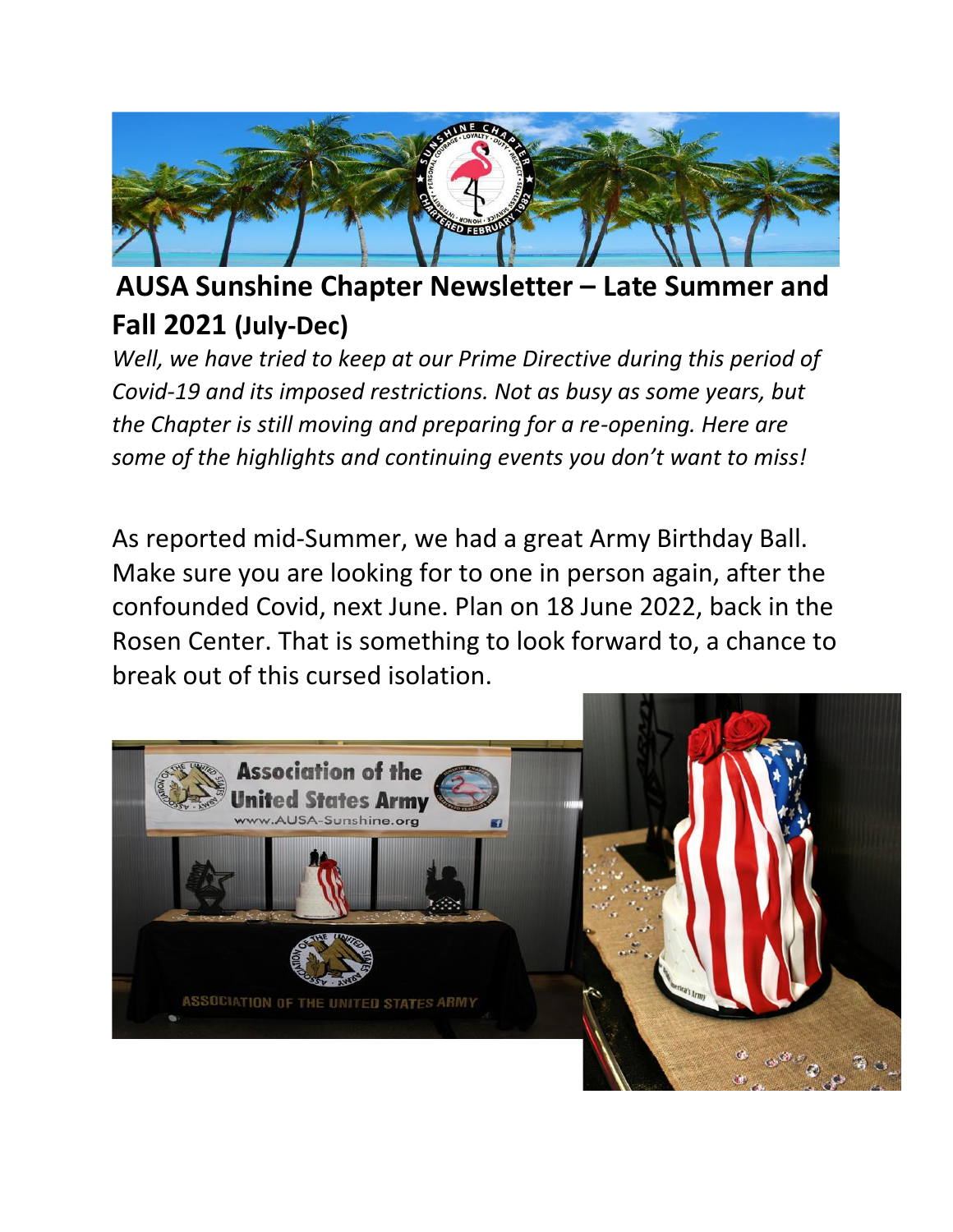# **Gold Star Families Memorial**

The Joint Veterans Support Committee for Florida National Cemetery proudly announced the dedication of a GOLD STAR FAMILIES MEMORIAL MONUMENT at Florida National Cemetery on October 6, 2021. The committee worked on this project with the Woody Williams Medal of Honor Foundation for over a year. Hershel "Woody" Williams is an Iwo Jima Medal of Honor recipient and is now the last surviving World War II recipient. Woody always believed the real heroes were those and their families that gave the ultimate sacrifice.

Florida National Cemetery is in close proximity to the Dade Battlefield, the Wahoo Swamp, and the Withlacoochee River and State Forest, and has a special connection to Second Seminole War. David Moniac's memorial marker is there, and now Seminole war chief Osceola's image will also be one of the etchings on the Homeland Panel of the Gold Star Monument. For more information on what the committee is work, the point of contact is Doug Gardner, Joint Veterans Support Committee for Florida National Cemetery, Monument Committee— Chairman. He can be reached at (203) 856-8663.

Our very own Past President, COL (ret) DeLloyd Voorhees, Jr., has had the pleasure of serving as President of the Central Florida Veterans Memorial Park Foundation, starting with the ground-breaking ceremony in April 2013, contiguous to the Lake Nona VA Center. The Dedication Ceremony occurred on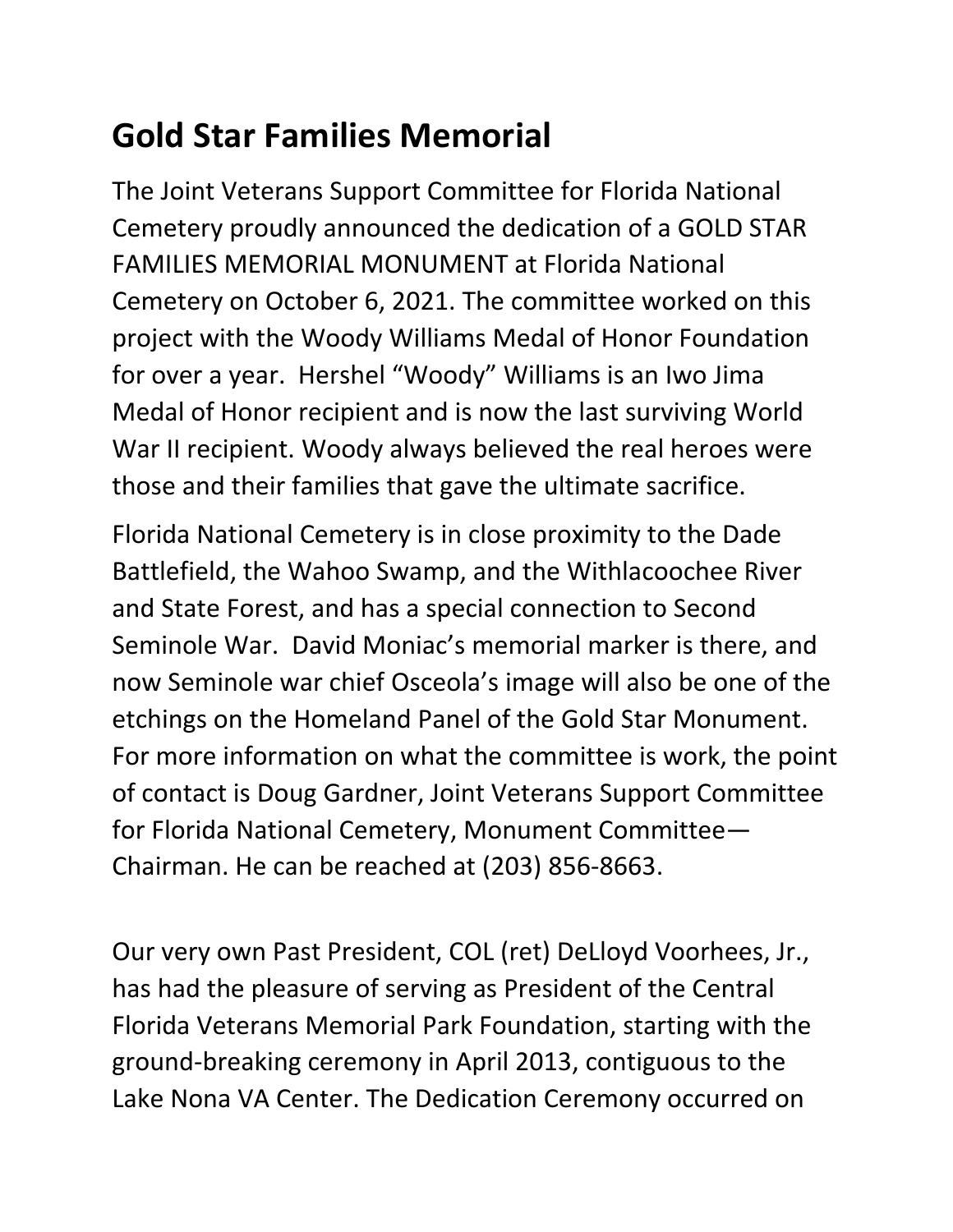Veterans Day that same year, adjacent to the Medical Center Chapel and peacefully overlooking the lake. This year, the 3rd Annual ceremony was celebrated on Sunday, 26 September, with Mayor Demings in attendance with COL Voorhees. The Living Memorial provides a powerful, therapeutic benefit for the Veterans, Gold Star Families, and others who continue to struggle with their loss. The granite pillars contain one

thousand -one hundred eighty-six names representing heroes from World War I thru presentday conflicts. Among these are 4 Medal of Honor Recipients distinguished with a gold-filled "MOH" next to their names.



Recognized are the fallen from the six counties serviced by the Medical Center. Orange County claims 521 names, nearly half of the names etched in granite. Brevard County has 176 names, Lake County has 125, Osceola County has 36, Seminole County has 102, and Volusia County has 226.

The pillars are organized by war or conflict: The World War I wall contains 137 names. Next to it, World War II walls with 558 names. The Korea War wall contains 64 names. Next are the Vietnam walls, our 2nd longest war with 338 names. The last pillar is labeled as "Post Vietnam". It contains the names of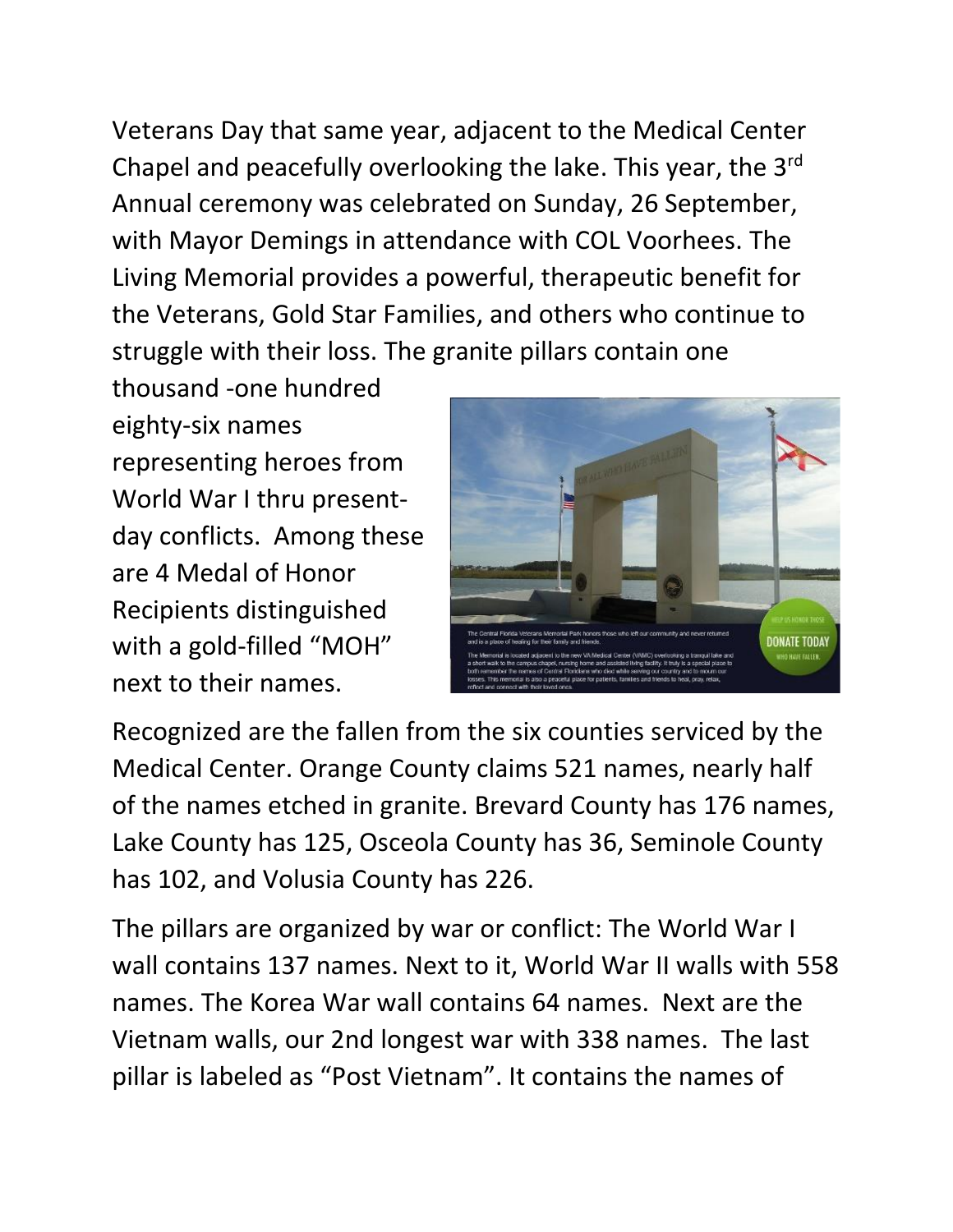those who made the ultimate sacrifice in designated conflicts since the Vietnam War, "Operation Enduring Freedom" – or the war in Afghanistan, our longest war has 35 names, "The War in Iraq" contains 45 names.

Highlighted in the Post-Vietnam section are Army Staff Sergeant Robert J. Miller, Company A, 3rd Battalion, 3rd Special Forces Group, Medal of Honor; Army Specialist 4th Class, Seteria Brown and Air Force Master Sergeant, Tara Jacobs Brown, the only women listed on any of these walls; and Army Sergeant First Class, Alwyn C. Cashe, 1st Battalion, 15th Infantry Regiment, 3rd Infantry Division who will soon posthumously receive the Congressional Medal of Honor - the first black servicemember to receive the Nation's highest award for valor since the Vietnam War.

Please visit the local website – [www.cfvmpf.org](http://www.cfvmpf.org/) - where you can learn more the memorial and these distinguished Americans.

Breaking News: On 21 December, 2021, the White House announced that SFC Alwyn Cashe, and two others, will be awarded the Medal of Honor in January of 2022. A long road is finally coming to an end. The Oviedo Post Office has already been named for SFC Cashe.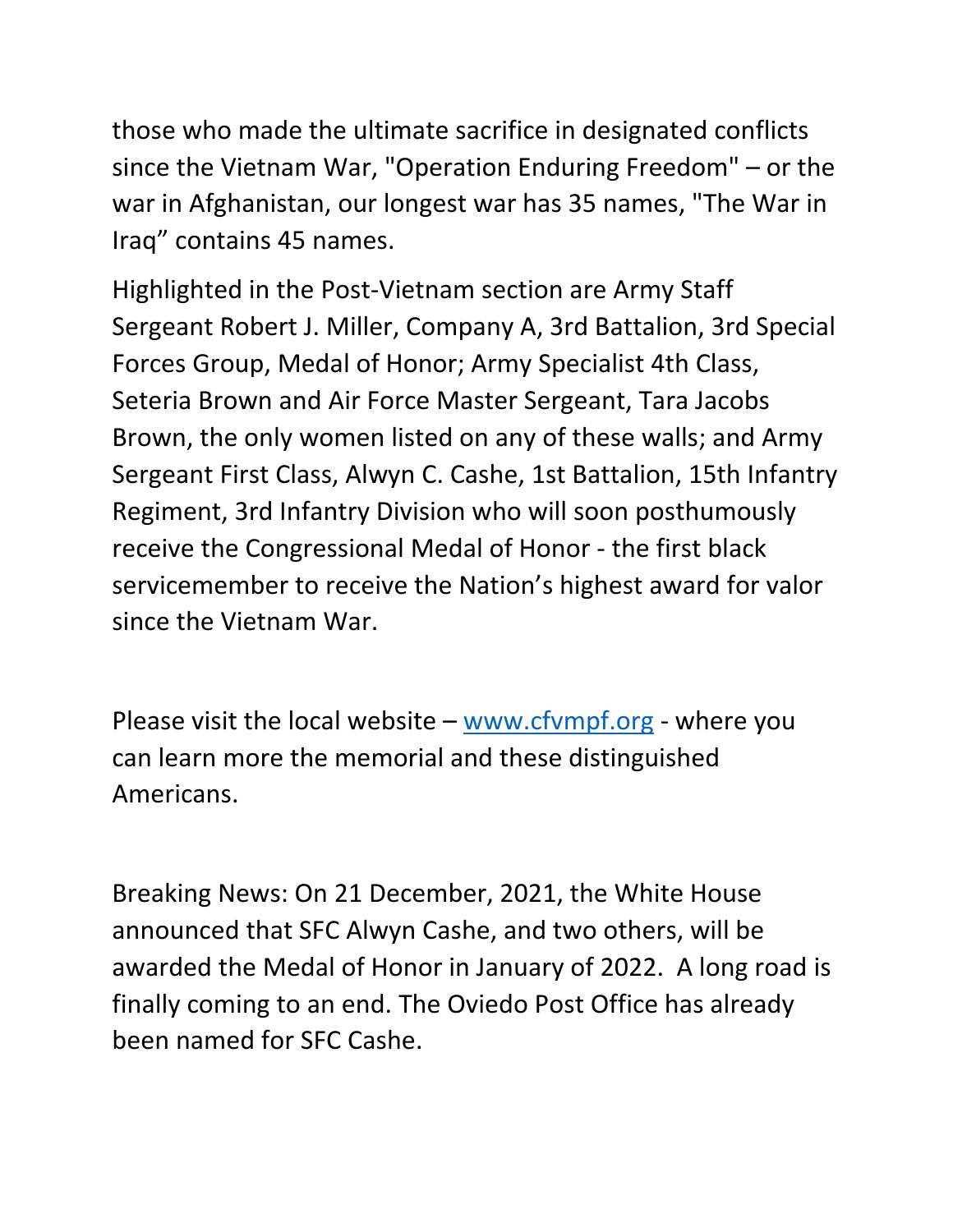## **National POW/MIA Recognition Day**

National POW/MIA Recognition Day was established by an Act of Congress, by the passage of Section 1082 of the 1998 Defense Authorization Act. In 2021, it was recognized on September 17<sup>th</sup>. Since 1982, the flag has flown just below the stars and stripes at the White House – the only other flag to ever do so. In 1998, Congress ordered it to also be displayed on Armed Forces Day, Memorial Day, Flag Day, Independence Day and



Veterans Day. In 2022, we will recognize it on 16 September.

### **AUSA Sunshine Chapter Scholarship Returns**

We are thrilled to announce the re-start of our annual scholarship program. The AUSA Sunshine Chapter will provide up to \$5,000 in Educational Scholarship Funds to one or more eligible AUSA Sunshine Chapter members. As a reminder, the AUSA Sunshine Chapter Educational Scholarship Program is not a military recruiting initiative, and acceptance of an AUSA Sunshine Chapter Scholarship does not cause a military service obligation. Call for applicants will go out at the beginning of February. Please follow us on Facebook and LinkedIn for updates on this announcement.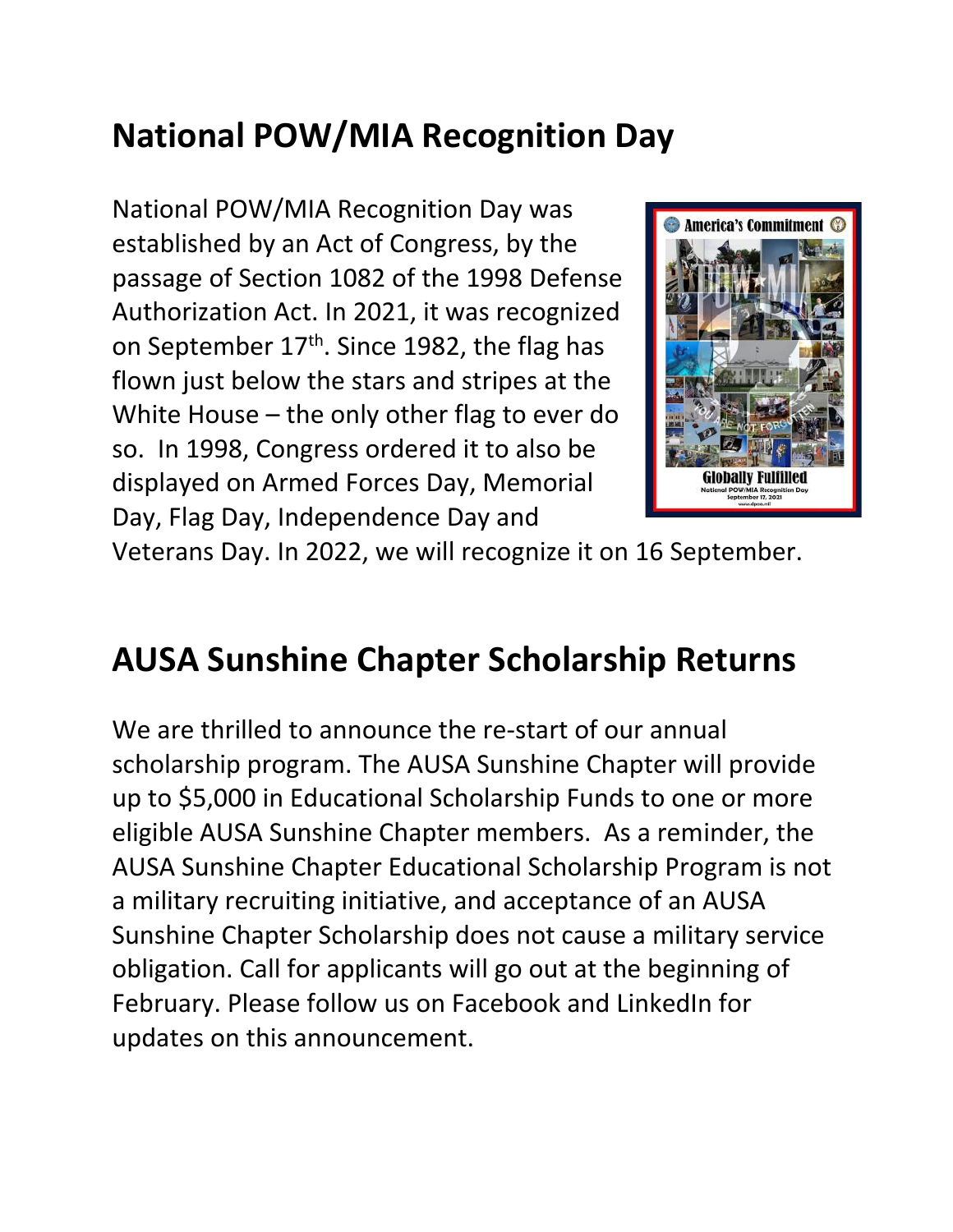### **Late Chapter Member Recognized**

On 25 October 2021, the second anniversary of his passing, COL (ret) Lee R. Barnes was recognized at his graveside by many members of the Chapter. Lee was an involved



member of the Sunshine Chapter, the local AAAA chapter, Chairman of the Board of Camaraderie Foundation, and a



member of First United Methodist Church of Oviedo, among other organizations. A



scholarship has been started in his name by the church. Any who are interested in contributed to Lee's memory and helping local high school kids, please contact Clay Edwards at [doubloon6@gmail.com.](mailto:doubloon6@gmail.com) It was a grand and glorious day. It rained a bit and stormed around the gathering but look at the



those honoring the memory

of our

fellow.



Stories were told and memories recounted. The visit coincided with the "Band of Brothers" day made famous by William

photos and see how the Almighty rewarded